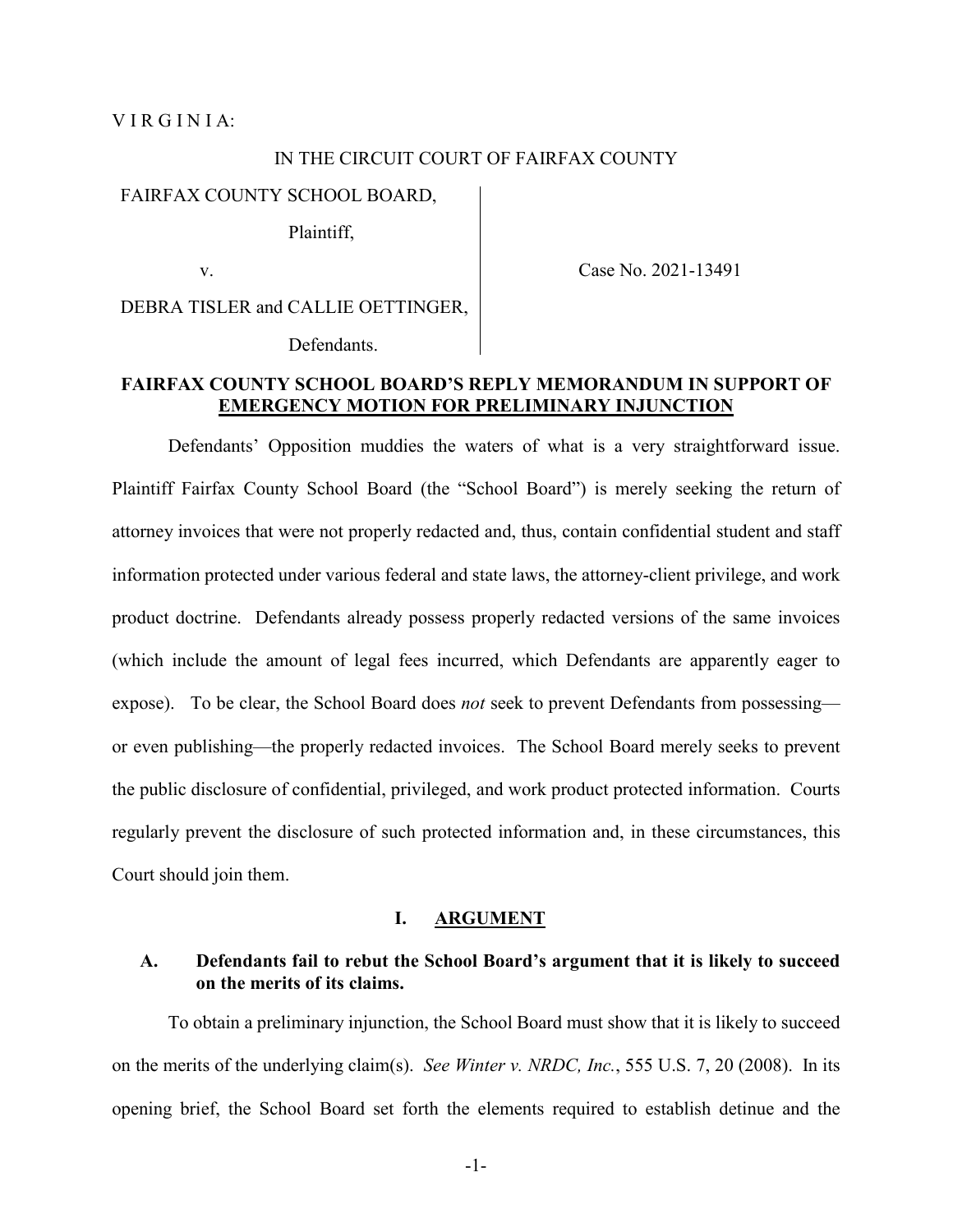equitable claim of imposition of a constructive trust, and applied those requirements to the present facts. Defendants, on the other hand, fail to address any of the elements required to establish either of these claims. Rather than address the underlying elements, Defendants present a hodgepodge of arguments, addressed below, that distract from the very simple issue before the court—whether the School Board is likely to prevail on its pleaded claims.

First, Defendants claim that because the property at issue consists of electronic files "it is not possible for anything to be 'returned' ...." Opp'n at 11. This argument is perplexing because electronic files, like hardcopy files, can easily be returned by moving them from Defendants' computers to a USB drive or other device.<sup>[1](#page-1-0)</sup>

Second, Defendants claim that it is appropriate only for a constructive trust to be imposed when the holder is "profiting from it." *Id.* Defendants cite no case for this proposition and, thus, the Court can reject it. *See Bartley v. Commonwealth*, 67 Va. App. 740, 744 (2017) (holding courts are "entitled to have the issues clearly defined and to be cited pertinent authority. . . . [and] is not a depository in which [a party] may dump the burden of argument and research" (citations omitted)). No such "profit" requirement is referenced in any of the cases cited by the School Board.

Third, Defendants contend that it is "inapposite for the board to characterize the information as 'property.'" Opp'n at 11–12. Defendants cite a single criminal case that is not on point, does not involve detinue or constructive trust claims, and, in no way, supports the proposition that detinue cannot be applied to electronic information. Defendants make no attempt to rebut the School Board's citation to Va. Code § 18.2-152.8, a criminal statute recognizing that "personal property" includes "computer data" regardless of whether it is "[t]angible or intangible . . . ."

<span id="page-1-0"></span> $<sup>1</sup>$  The files were distributed by a link in which the files needed to be actually downloaded</sup> to a computer or storage device. Thus, the files actually exist on Defendants' computers.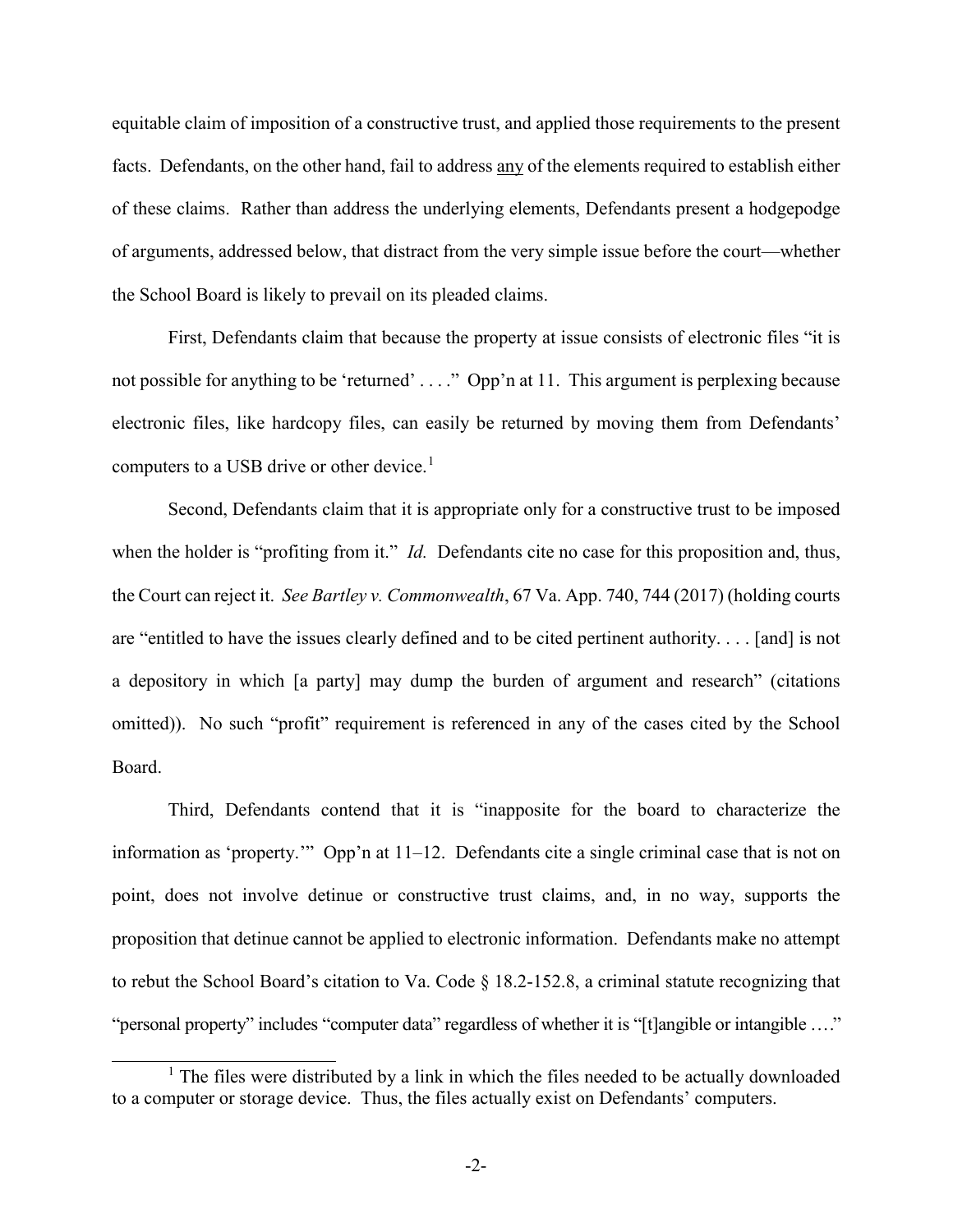Fourth, Defendants claim that the School Board is attempting to impose a "claw-back" provision under VFOIA where no such provision exists. Opp'n at 12. The School Board has not filed any claims under VFOIA, nor is it asking that the Court interpret VFOIA. The two pled claims provide independent avenues for return of the unredacted records.

Fifth, Defendants claim (without proper evidentiary support) that the motion should be denied because the information has already been shared and archived. *Id.* at 12–13. Defendants' sharing of the unredacted information is irrelevant in determining whether the School Board has established detinue or a constructive trust. Both claims require only that Defendants be in possession of the property, which is undisputed. There is no requirement that this possession be exclusive. Put simply, Defendants are in possession of the at-issue information and the School Board is seeking the return of it from Defendants, as they are the original recipients and disseminators of the information.<sup>[2](#page-2-0)</sup> If anything, Defendants' sharing of this information further demonstrates the need for an immediate injunction to prevent additional dissemination.

In sum, the School Board has established a likelihood of success on the merits, and Defendants provide no arguments or evidence to the contrary.

<span id="page-2-0"></span><sup>&</sup>lt;sup>2</sup> Many courts have ordered individuals to return or destroy documents inadvertently produced under FOIA. *See*, *e.g.*, *Hersh & Hersh v. U.S. Dep't of Health & Human Servs.*, No. C 06-4234 PJH, 2008 WL 901539, at \*9 (N.D. Cal. Mar. 31, 2008) ("In light of defendants' consistent efforts at securing return of the documents, the fact that plaintiff was long ago placed on notice of this inadvertent production, and defendants' [A]ugust 2007 production replacing all earlier productions, the court therefore orders plaintiff to return all previously produced documents to defendants."); *Am. Civil Liberties Union v. Dep't of Def.*, No. 09 Civ. 8071 (BSJ)(FM), 2012 WL 13075284, at \*5 (S.D.N.Y. Mar. 20, 2012) (rejecting First Amendment argument and ordering the return of an inadvertent production; that "Plaintiffs acquired the Document innocently does not change the fact that the Document is classified and Plaintiffs are not authorized to possess it"); *Kielty v. FEMA*, No. 14-CV-3269 (PGS), 2015 U.S. Dist. LEXIS 199256 (D.N.J. Aug. 18, 2015) (affirming magistrate judge's order clawing back documents inadvertently disclosed by FEMA containing SSNs for individual FEMA employees and enjoining recipient from using or disclosing that information).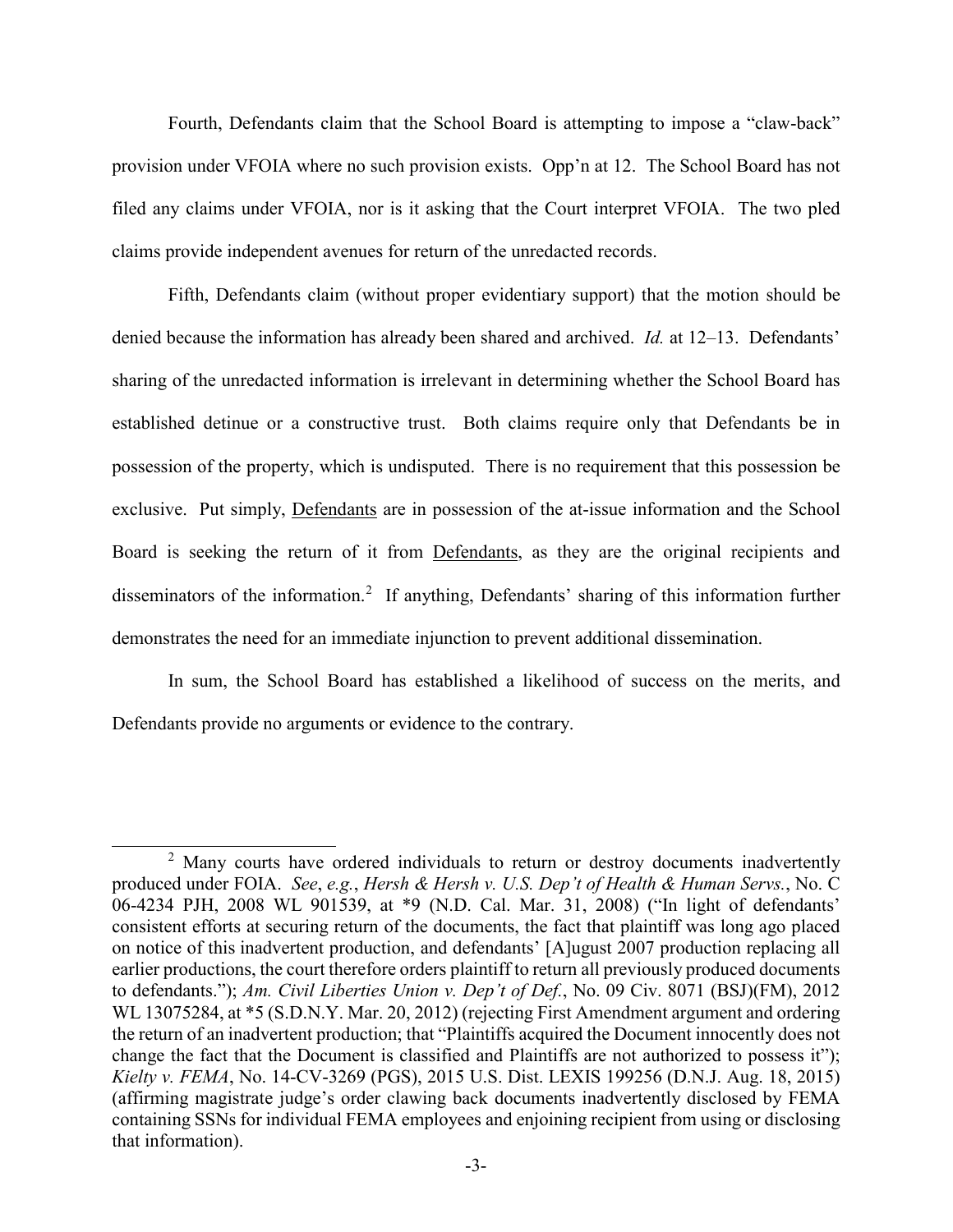### **B. Defendants fail to provide any evidence or argument with regard to the remaining requirements for a preliminary injunction.**

To prevail on its request for injunctive relief, the School Board must establish the remaining elements—*i.e.*, a risk of irreparable harm in the absence of an injunction, that the balance of the hardship favors the School Board, and that public interest favors entry of an injunction. *See Winter*, 555 U.S. at 20.

In its opening brief, the School Board addressed each of these three elements. Defendants failed to address any of them. Thus, they are conceded. *See Simpkins v. Am. Modern Home Ins. Co.*, No. 1:17-cv-0144, 2018 WL 1383843, at \*4 n.7 (E.D. Va. Mar. 16, 2018) (plaintiffs conceded argument by failing to address it in their response); *Chadwell v. Brewer*, 59 F. Supp. 3d 756, 765 n.6 (W.D. Va. 2014) (plaintiff abandoned a claim by failing to respond to defendant's arguments).

### **C. Defendants' constitutional arguments are misplaced.**

Rather than explaining how they are entitled even to *retain* the privileged, work product protected, and confidential information about students and staff, Defendants instead seek refuge in the First Amendment, asserting that "they have the constitutional right to *publish* and *disseminate*" it, Opp'n at 3 n.2 (emphases added), and condemning any attempt to stop them as an unlawful "prior restraint," *see id.* at 3–8. They cite no cases, however, that support such an extreme position. If the Court reaches Defendants' constitutional arguments, it should reject them.<sup>[3](#page-3-0)</sup>

### **1. The Court need not reach Defendants' constitutional arguments.**

As an initial matter, the School Board notes that the Court does not need to address Defendants' argument that an injunction against publishing the protected information would violate the U.S. Constitution. If the Court were to order Defendants to return or destroy the inadvertently produced records (and any copies that come into their possession), then the

<span id="page-3-0"></span> $3$  Defendants' suggestion that Article I,  $\S$  12 of the Constitution of Virginia provides even greater protection than the First Amendment, based on the different language used there, was specifically rejected in *Elliott v. Commonwealth*, 267 Va. 464, 473–74 (2004).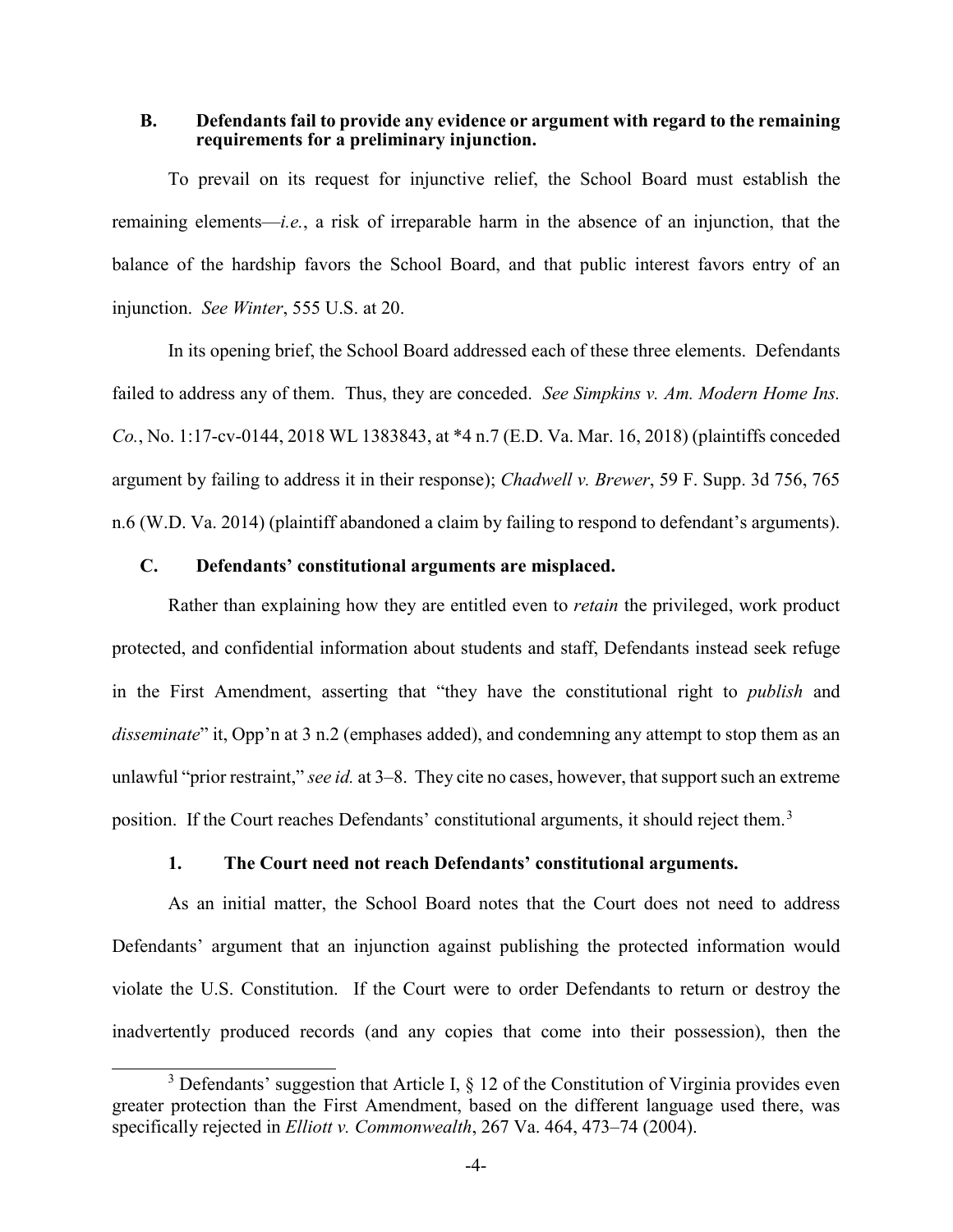publication issue would be moot because Defendants would have no protected information to publish (but would be free to publish the corrected records). A holding that Defendants are not authorized to possess the protected information should obviate the need to address an unnecessary constitutional issue. Indeed, courts regularly invoke the canon of constitutional avoidance precisely because it "allows courts to *avoid* the decision of constitutional questions." *Clark v. Martinez*, 543 U.S. 371, 381 (2005) (emphasis in original).

## **2. Defendants have no First Amendment right to publicly disclose the protected information.**

If the Court does reach Defendants' constitutional arguments, it should reject them. As a general matter, Defendants are wrong to suggest that a court can only prevent the disclosure of information in the most extreme circumstances, "such as the publication of troop movements during wartime . . . ." Opp'n at 4. In fact, courts regularly protect information from disclosure, in a variety of settings and for a variety of purposes.<sup>[4](#page-4-0)</sup> The Court should reject Defendants' absolutist theory, under which whole categories of court orders would be unconstitutional, and instead follow the U.S. Supreme Court's guidance to make case-by-case examinations: "[T]he sensitivity and significance of the interests presented in clashes between First Amendment and privacy rights counsel relying on limited principles that sweep no more broadly than the appropriate context of the instant case." *Fla. Star v. B.J.F.*, 491 U.S. 524, 533 (1989).

Accordingly, it is not enough for Defendants simply to label the proposed injunction a "prior restraint." Rather, the underlying question that must be answered is whether, under these

<span id="page-4-0"></span> <sup>4</sup> *See, e.g.*, *Seattle Times Co. v. Rhinehart*, 467 U.S. 20 (1984) (protective order prohibiting newspaper from publishing discovery material did not violate the First Amendment); *Cent. Hudson Gas & Elec. Corp. v. Pub. Serv. Comm'n of N.Y.,* 447 U.S. 557, 571 n.13 (1980) ("[C]ommercial speech is such a sturdy brand of expression that traditional prior restraint doctrine may not apply to it."); *Bosley v. WildWetT.com*, 310 F. Supp. 2d 914, 930 (N.D. Ohio 2004) (noting "well-settled law that the prior restraint doctrine is inapplicable in cases where one's proprietary interests are at stake"); 2 Rodney A. Smolla, *Smolla & Nimmer on Freedom of Speech* § 15:58 (2021) ("The strict rule against prior restraints in defamation cases is enforced with less stringency when privacy interests are involved.").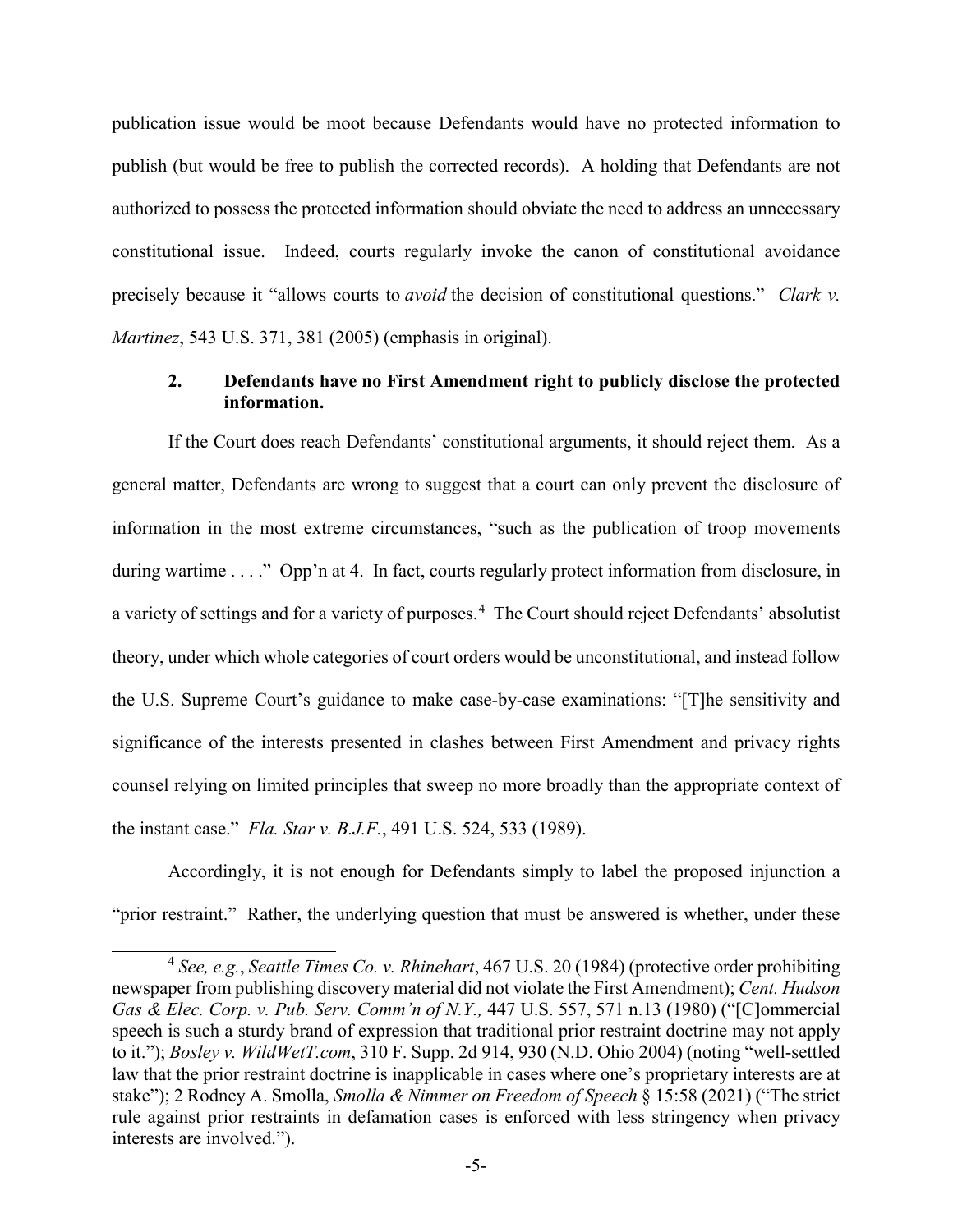circumstances, Defendants have a First Amendment interest in exposing to the world sensitive information about students, confidential information about employees, and matters subject to the attorney-client privilege and work product doctrine. They do not.

To begin with, Defendants' justification cannot be that the students, staff, or attorneys are public figures entitled to less privacy, as Defendants appear to suggest. *See* Opp'n at 7 (citing *N.Y. Times v. Sullivan*, 376 U.S. 254 (1964), and arguing that "even *untrue* statements about public officials are constitutionally protected"). Far from it. The law actually confers additional protections on these groups, safeguarding the privacy of children, through statutes like Family Educational Rights and Privacy Act ("FERPA") and recognizing the "compelling interest in protecting the physical and psychological well-being of minors," *Sable Commc'ns of Cal., Inc. v. FCC*, 492 U.S. 115, 126 (1989); of employees, through state and federal privacy laws; and of attorney-client confidences, through a privilege recognized at common law and by statute, *see* Va. Sup. Ct. R. 2:502, Va. Code Ann. § 8.01-420.7.

Nor can Defendants' excuse be merely that there is a public interest in the amount of money the School Board spends on legal fees (which the properly redacted records still disclose). Opp'n at 7. *That* is an entirely different proposition than that "the public has a legitimate interest in seeing" sensitive student and confidential staff information. *Id.* Indeed, courts often distinguish between the public's interest in newsworthy events and the names of individuals incidentally caught up in those events. *See, e.g.*, *Doe v. Mills*, 536 N.W.2d 824, 830 (Mich. Ct. App. 1995) ("[E]ven though the abortion issue may be regarded as a matter of public interest, the plaintiffs' identities in this case were not matters of legitimate public concern, nor a matter of public record, but, instead, were purely private matters."). The circumstances here are markedly different from those in the *Smith* case cited by Defendants, Opp'n at 5, which involved the identity of a criminal defendant and therefore raised "no issue . . . of privacy . . . ." *See Smith v. Daily Mail Publ'g Co.*,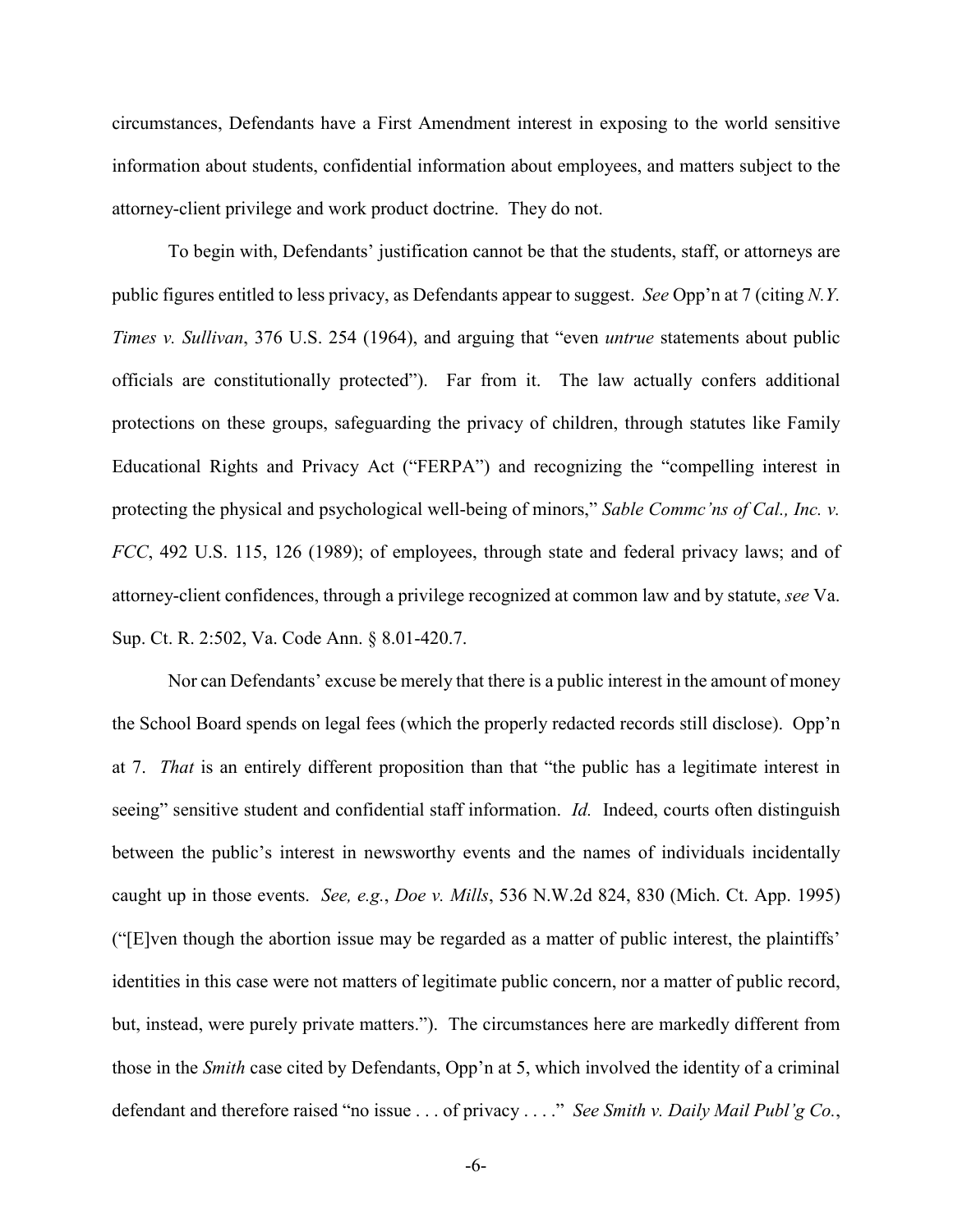443 U.S. 97, 105 (1979). Obviously, the students and employees whose names happen to appear in the billing records are quite differently situated from a criminal defendant, whose own actions put him at the center of the newsworthy event. Defendants also cannot draw analogous support from *Bartnicki v. Vopper*, 532 U.S. 514 (2001), Opp'n at 5, where the "legitimate privacy expectations [were] unusually low, and the public interest in defeating those expectations [was] unusually high." *Id.* at 540. Not so here.

Finally, Defendants fail to explain how an order enjoining disclosure of the protected information would prevent them (or other members of the public) from expressing their opinion that the School Board "spends too much money on lawyers . . . ." Opp'n at 7. Unlike in *Burfoot v. May4thCounts.com*, 80 Va. Cir. 306 (2010), Opp'n at 4, in which a court ordered the removal of defendants' entire website, Defendants are unaffected in communicating their intended message. If they believe "the bills and invoices from the board's attorneys" can "substantiate [their] contentions" on that topic, the School Board has provided them a version that they can "show[] the public"—thereby allowing for "'uninhibited, robust and wide-open'" public debate without compromising the privacy rights of others. Opp'n at 7 (quoting *Sullivan*, 376 U.S. at 270).

#### **D. Defendants' privilege waiver arguments are inapposite.**

Defendants argue that the School Board has waived the attorney-client privilege because there was an inadvertent disclosure of privileged information. *Id.* at 8–10. Defendants' waiver argument is a red herring. The issue of waiver is wholly irrelevant to the question at issue here whether the School Board has established the requirements for a preliminary injunction.

Yet, even were the Court to address this argument, there has been no waiver. As a general rule, confidential communications between an attorney and a client made in the course of and concerning the subject matter of the attorney's representation are privileged. *Banks v. Mario Indus. of Va., Inc.*, 274 Va. 438, 453 (2007). Information contained in attorney billing records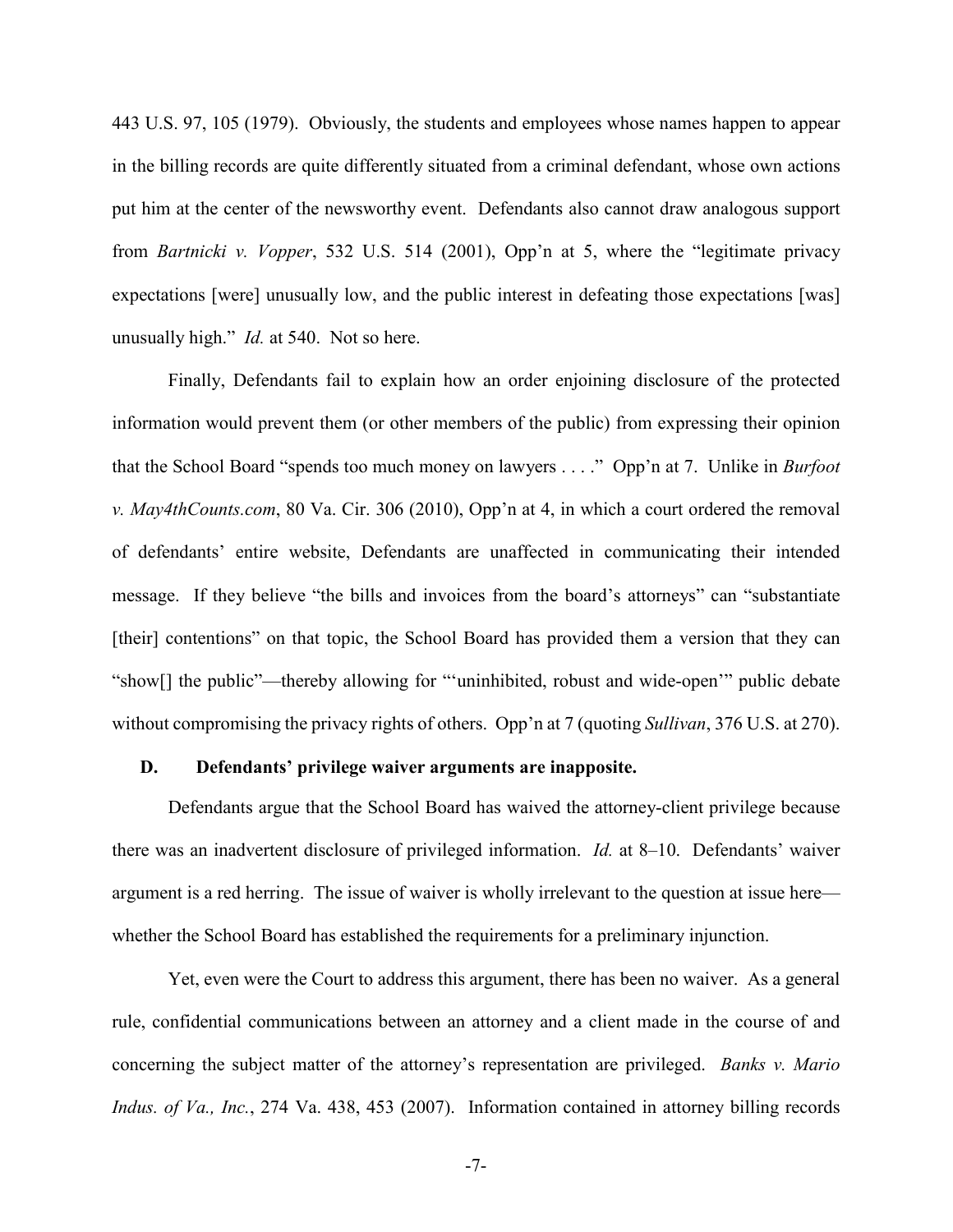may be privileged and/or work-product protected if the material reveals "confidential information, including the motive of the client in seeking representation," "litigation strategy," "the specific nature of the services provided," or "analytical work product or legal advice . . . ." *Bergano v. City of Va. Beach*, 296 Va. 403, 410 (2018) (analyzing privilege exemptions under VFOIA).

Waiver of the attorney-client privilege "is not lightly presumed . . . ." *United States v. Kendrick*, 331 F.2d 110, 116 (4th Cir. 1964). "[P]rotection of the privilege [has been] long recognized in Virginia law . . . ." *Walton v. Mid-Atlantic Spine Specialists, P.C.*, 280 Va. 113, 127 (2010). The privilege is so sacrosanct that the Rules of Professional Conduct make it unethical for lawyers to gain an advantage in litigation by capitalizing on inadvertent disclosures. *See* Va. R. Prof. Conduct 3.4; LEO 1871; LEO 1702.

The Supreme Court of Virginia has held that "waiver may occur if the disclosing party failed to take reasonable measures to ensure and maintain the document's confidentiality, or to take prompt and reasonable steps to rectify the error." *Walton*, 280 Va. at 126–27. In conducting this analysis, courts must consider the following factors:

> (1) the reasonableness of the precautions to prevent inadvertent disclosures, (2) the time taken to rectify the error, (3) the scope of the discovery, (4) the extent of the disclosure, and (5) whether the party asserting the claim of privilege or protection for the communication has used its unavailability for misleading or otherwise improper or overreaching purposes in the litigation, making it unfair to allow the party to invoke confidentiality under the circumstances.

*Id*. at 127.

Even if the Court entertained this irrelevant topic, there has been no waiver for at least two reasons.<sup>[5](#page-7-0)</sup> First, the attorney-client privilege can be waived only by the client, "the holder of the privilege." *Id.* at 131; *Commonwealth v. Edwards*, 235 Va. 499, 509 (1988) ("The waiver, like the

<span id="page-7-0"></span><sup>&</sup>lt;sup>5</sup> The School Board does not believe that the waiver issue is properly before the Court. If the Court entertains this issue, the School Board requests the opportunity for additional briefing.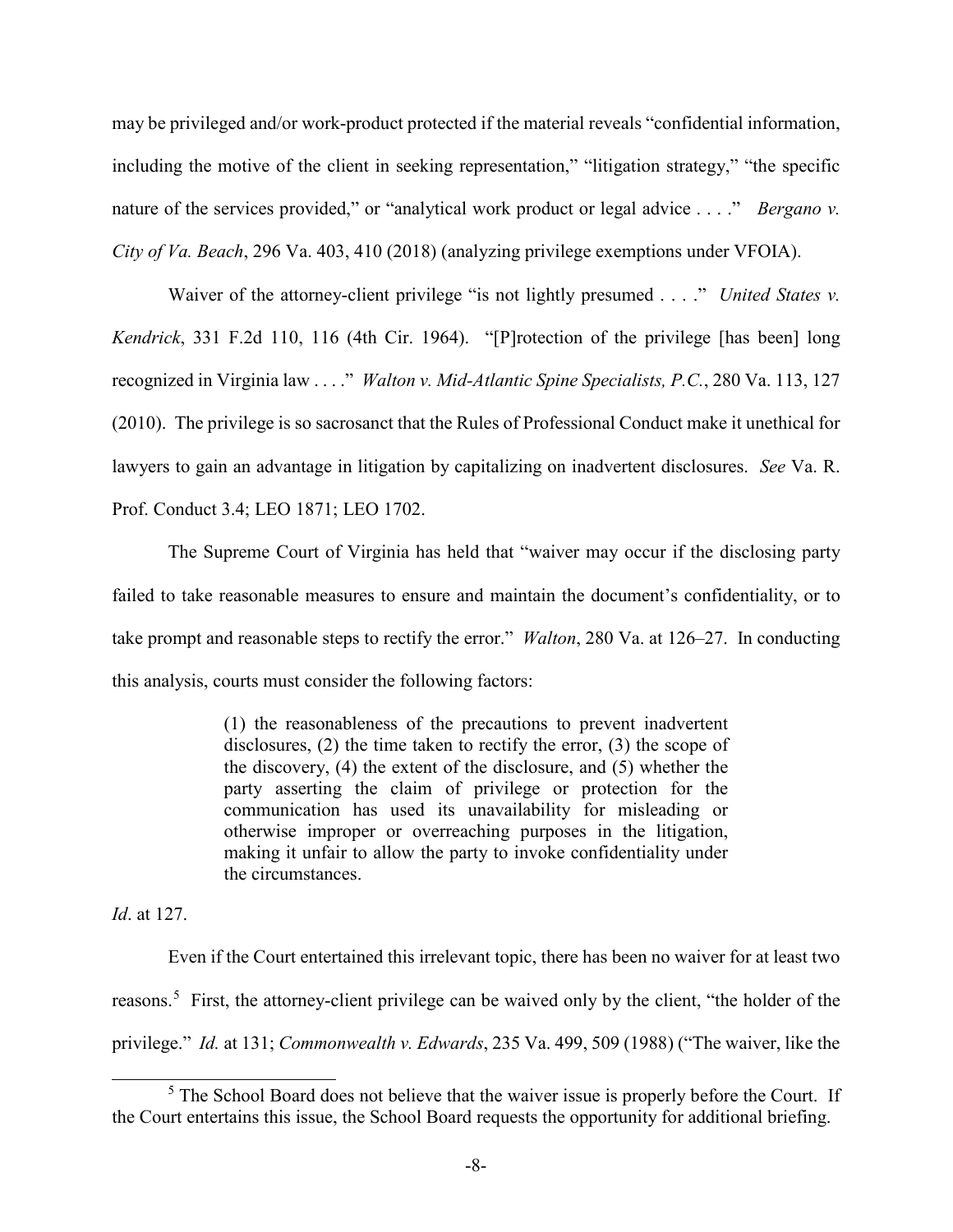privilege, belongs to the client and not to the attorney."). Here, the privilege is held exclusively by the School Board. The inadvertent disclosure was made by a Fairfax County Public School employee who is *not* a member of the School Board and not the "holder of the privilege." Thus, the privilege holder—the School Board—never waived the privilege.

Second, applying the *Walton* factors to the evidence currently before the Court establishes that such disclosures did not operate as a waiver. Here, the undisputed facts show that the School Board took "reasonable measures to ensure and maintain the document's confidentiality" and "prompt and reasonable steps to rectify the error." 280 Va. at 126–27. Within a day of discovering the disclosures within a 1,300-page production, School Board personnel began remediation efforts, which included at least twelve (12) separate attempts to secure return of the information. Kennedy Decl. to Pl.'s Prelim. Inj. Br. ¶¶ 6–8, 10, 12. And when Defendants rebuffed those attempts, the School Board filed this equity-only action in a further attempt to protect the information. The School Board's efforts to rectify the error were beyond "prompt and reasonable." *Walton*, 280 Va. at 126–27; *see also Harleysville Ins. Co. v. Holding Funeral Home, Inc.*, No. 1:15CV00057, 2017 WL 4368617, at \*8 (W.D. Va. Oct. 2, 2017) (applying *Walton* and finding no waiver where the party "attempted to rectify the error within four days of discovering it").<sup>[6](#page-8-0)</sup>

### **II. CONCLUSION**

Accordingly, the School Board respectfully requests that the Court issue a preliminary injunction on the terms set forth in the Motion.

<span id="page-8-0"></span> <sup>6</sup> Defendants do not claim waiver of the work product doctrine. Had they done so, that argument would similarly fail.